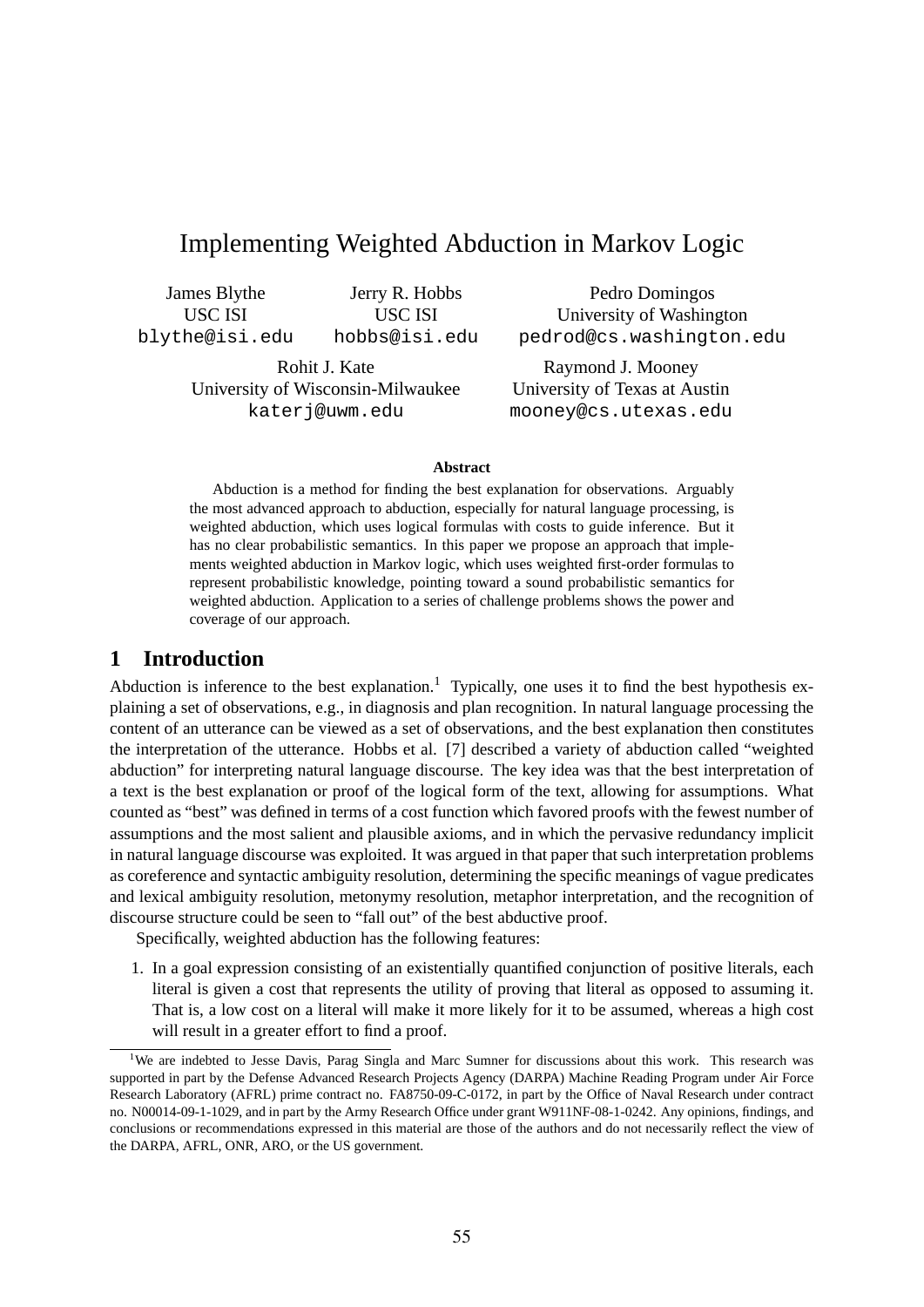- 2. Costs are passed back across the implication in Horn clauses according to weights on the conjuncts in the antecedents. Specifically, if a consequent costs  $\&c$  and the weight on a conjunct in the antecedent is  $v$ , then the cost on that conjunct will be  $\$vc$ . Note that if the weights add up to less than one, backchaining on the rule will be favored, as the cost of the antecedent will be less than the cost of the consequent. If the weights add up to more than one, backchaining will be disfavored unless a proof can be found for one or more of the conjuncts in the antecedent, thereby providing partial evidence for the consequent.
- 3. Two literals can be factored or unified, where the result is given the minimum cost of the two, providing no contradiction would result. This is a frequent mechanism for coreference resolution. In practice, only a shallow or heuristic check for contradiction is done.
- 4. The lowest-cost proof is the best interpretation, or the best abductive proof of the goal expression.

However, there are two significant problems with weighted abduction as it was originally presented. First, it required a large knowledge base of commonsense knowledge. This was not available when weighted abduction was first described, but since that time there have been substantial efforts to build up knowledge bases for various purposes, and at least two of these have been used with promising results in an abductive setting—Extended WordNet [6] for question-answering and FrameNet [11] for textual inference.

The second problem with weighted abduction was that the weights and costs did not have a probabilistic semantics. This, for example, hampers automatic learning of weights from data or existing resources. That is the issue we address in the present paper.

In the last decade and a half, a number of formalisms for adding uncertain reasoning to predicate logic have been developed that are well-founded in probability theory. Among the most widely investigated is Markov logic [14, 4]. In this paper we show how weighted abduction can be implemented in Markov logic. This demonstrates that Markov logic networks can be used as a powerful mechanism for interpreting natural language discourse, and at the same time provides weighted abduction with something like a probabilistic semantics.

In Section 2 we briefly describe Markov logic and Markov logic networks. Section 3 then describes how weighted abduction can be implemented in Markov logic. In Section 4 we describe experiments in which fourteen published examples of the use of weighted abduction in natural language understanding are implemented in Markov logic networks, with good results. Section 5 on current and future directions briefly describes an ongoing experiment in which we are attempting to scale up to apply this procedure to the textual inference problem with a knowledge base derived from FrameNet with tens of thousands of axioms.

## **2 Markov Logic Networks and Related Work**

Markov logic [14, 4] is a recently developed theoretically sound framework for combining first-order logic and probabilistic graphical models. A traditional first-order knowledge base can be seen as a set of hard constraints on the set of possible worlds: if a world violates even one formula, its probability is zero. In order to soften these constraints, Markov logic attaches a weight to each first-order logic formula in the knowledge base. Such a set of weighted first-order logic formulae is called a *Markov logic network* (MLN). A formula's weight reflects how strong a constraint it imposes on the set of possible worlds: the higher the weight, the lower the probability of a world that violates it; however, that probability need not be zero. An MLN with all infinite weights reduces to a traditional first-order knowledge base with only hard constraints.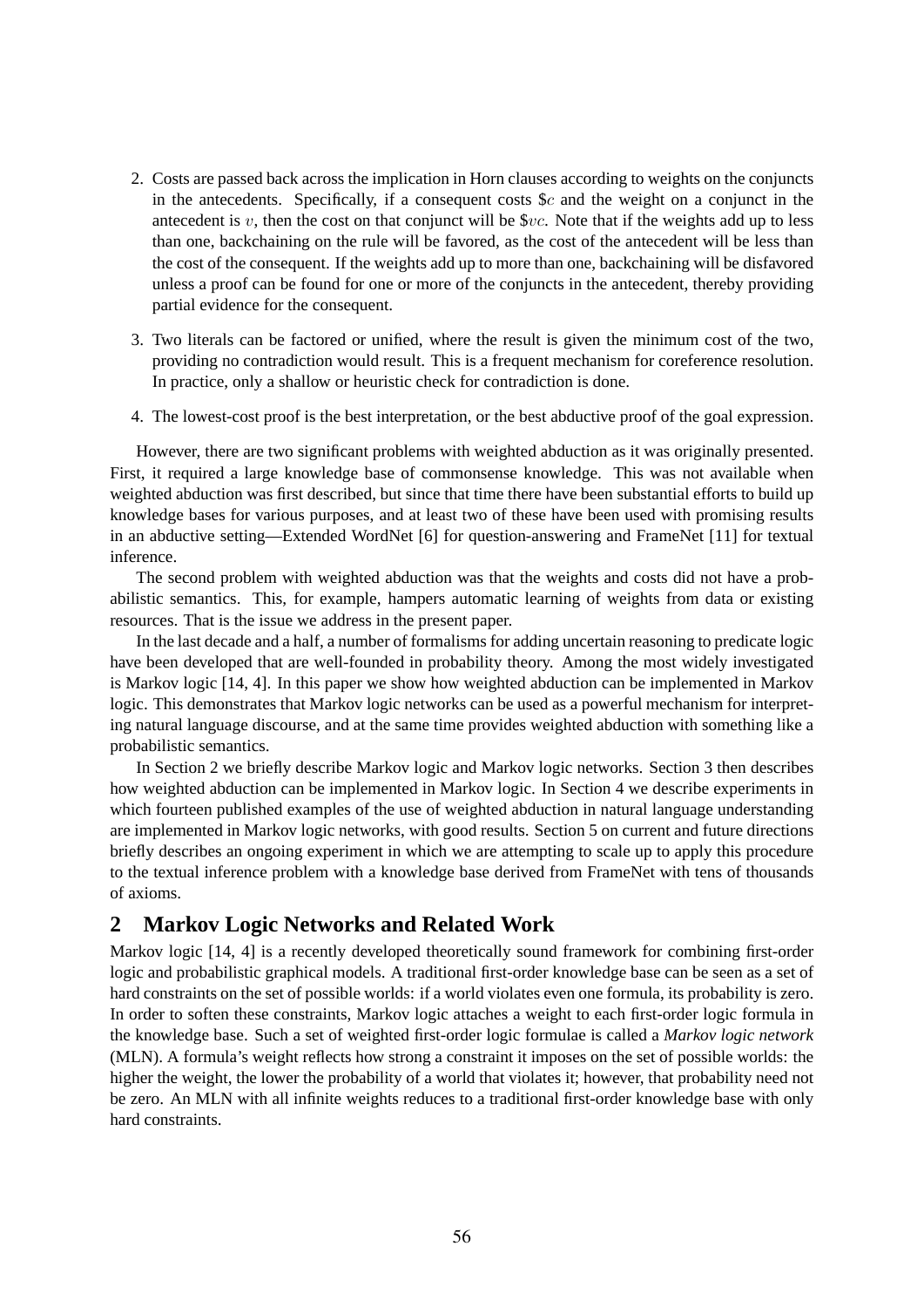Formally, an MLN L is a set of formula–weight pairs  $(F_i, w_i)$ . Given a set of constants, it defines a joint probability distribution over a set of boolean variables  $X = (X_1, X_2, ...)$  corresponding to the possible groundings (using the given constants) of the literals present in the first-order formulae:

$$
P(X = x) = \frac{1}{Z} exp(\sum_i w_i n_i(x))
$$

where  $n_i(x)$  is the number of true groundings of  $F_i$  in x and Z is a normalization term obtained by summing  $P(X = x)$  over all values of X.

Semantically, an MLN can be viewed as a set of templates for constructing Markov networks [12], the undirected counterparts of Bayesian networks. An MLN and a set of constants produce a Markov network in which each ground literal is a node and every pair of ground literals that appear together in some grounding of some formula are connected by an edge. Different sets of constants produce different Markov networks; however, there are certain regularities in their structure and parameters. For example, all groundings of the same formula have the same weight.

Probabilistic inference for an MLN (such as finding the most probable truth assignment for a given set of ground literals, or finding the probability that a particular formula holds) can be performed by first producing the ground Markov network and then using well known inference techniques for Markov networks, like Gibbs sampling. Given a knowledge base as a set of first-order logic formulae, and a database of training examples each consisting of a set of true ground literals, it is also possible to learn appropriate weights for the MLN formulae which maximize the probability of the training data. An opensource software package for MLNs, called Alchemy<sup>2</sup>, is also available with many built-in algorithms for performing inference and learning.

Much of the early work on abduction was done in a purely logical framework (e.g., [13, 3, 9, 10]. Typically the choice between alternative explanations is made on the basis of parsimony; the shortest proofs with the fewest assumptions are favored. However, a significant limitation of these purely logical approaches is that they are unable to reason under uncertainty or estimate the likelihood of alternative explanations. A probabilistic form of abduction is needed in order to account for uncertainty in the background knowledge and to handle noisy and incomplete observations.

In Bayesian networks [12] background knowledge with its uncertainties is encoded in a directed graph. Then, given a set of observations, probabilistic inference over the graph structure is done to compute the posterior probability of alternative explanations. However, Bayesian networks are based on propositional logic and cannot handle structured representations, hence preventing their use in situations, characteristic of natural language processing, that involve an unbounded number of entities with a variety of relations between them.

In recent years there have been a number of proposals attempting to combine the probabilistic nature of Bayesian networks with structured first-order representations. It is impossible here to review this literature here. A a good review of much of it can be found in [5], and in [14] there are detailed comparisonss of various models to MLNs.

Charniak and Shimony [2] define a variant of weighted abduction, called "cost-based abduction" in which weights are attached to terms rather than to rules or to antecedents in rules. Thus, the term  $P_i$ has the same cost whatever rule it is used in. The cost of an assignment to the variables in the domain is the sum of the costs of the variables that are true in the assignment. Charniak and Shimony provide a probabilistic semantics for their approach by showing how to construct a Bayesian network from a domain such that a most probable explanation solution to the Bayes net corresponds to a lowest-cost solution to the abduction problem. However, in natural language applications the utility of proving a proposition can vary by context; weighted abduction accomodates this, whereas cost-based abduction

doe<sub>nt</sub>pot<sub>/alchemy.cs.washington.edu</sub>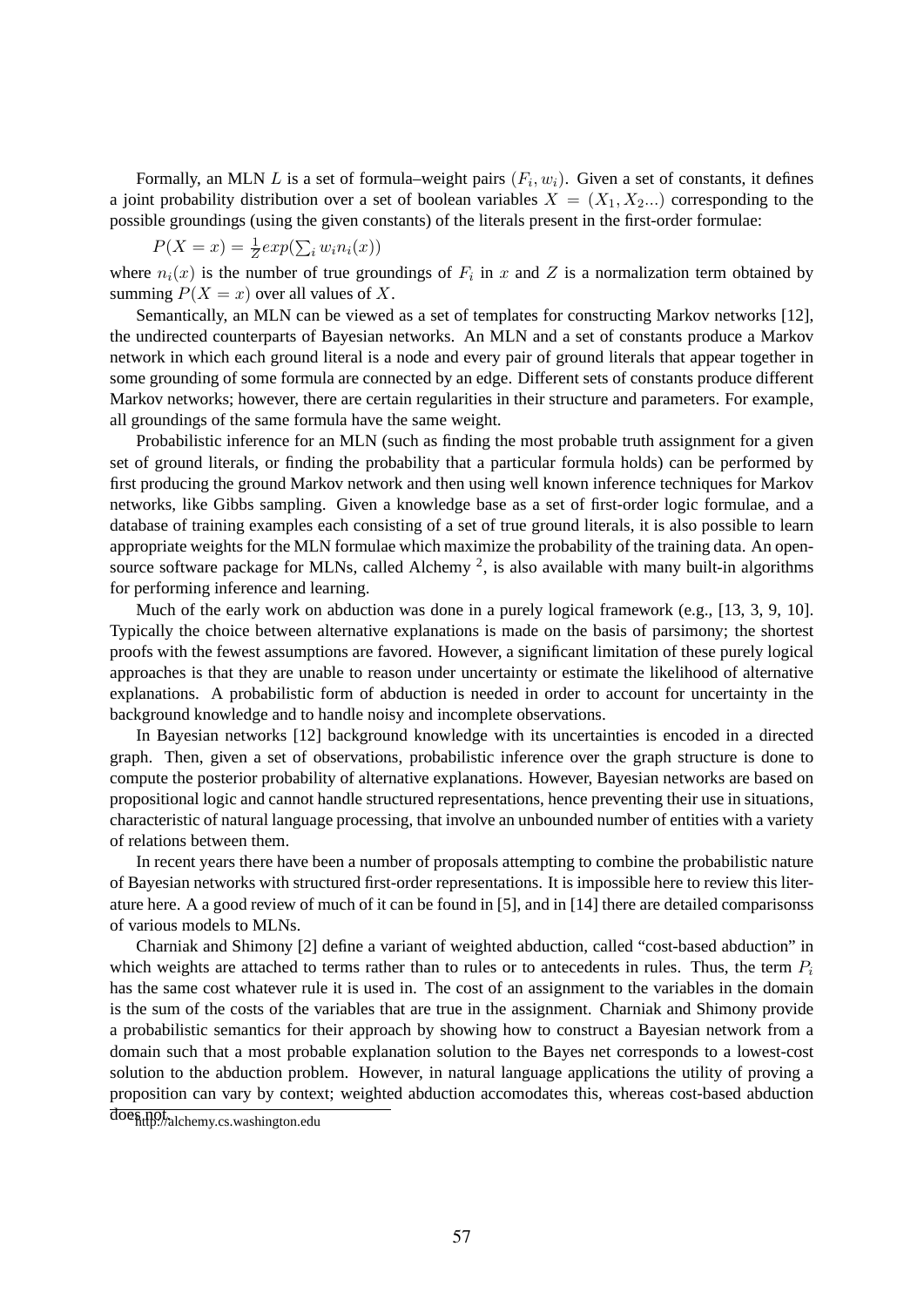### **3 Weighted Abduction and MLNs**

Kate and Mooney [8] show how logical abduction can be implemented in Markov logic networks. They use forward inference in MLNs to perform abduction by adding clauses with reverse implications. Universally quantified variables from the left hand side of rules are converted to existentially quantified variables in the reversed clause. For example, suppose we have the following rule saying that mosquito bites transmit malaria:

 $mosquito(x) \wedge infected(x, Malaria) \wedge bite(x, y) \supset infected(y, Malaria)$ 

This would be translated into the soft rule

 $[w]$  infected(y, Malaria)  $\supset \exists x [mosquito(x) \wedge infected(x, Malaria) \wedge bite(x, y)]$ Where there is more than one possible explanation, they include a closure axiom saying that one of the explanations must hold. Since blood transfusions also cause malaria, they have the hard rule

 $infected(y, Malaria)$  ⊃  $\exists x [mosquito(x) \land infected(x, Malaria) \land bite(x, y)]$  $\vee \exists x [infected(x, Malaria) \wedge transfuse(Blood, x, y)].$ 

Kate and Mooney also add a soft mutual exclusivity clause that states that no more than one of the possible explanations is true.

In translating between weighted abduction and Markov logic, we need similarly to specify the axioms in Markov logic that correspond to a Horn clause axiom in weighted abduction. In addition, we need to describe the relation between the numbers in weighted abduction and the weights on the Markov logic axioms. Hobbs et al. [7] give only broad, informal guidelines about how the numbers correspond to probabilities. In this development, we elaborate on how the numbers can be defined more precisely within these guidelines in a way that links with the weights in Markov logic, thereby pointing to a probabilistic semantics for the weighted abduction numbers.

There are two sorts of numbers in weighted abduction—the weights on conjuncts in the antecedents of Horn clause axioms, and the costs on conjuncts in goal expressions, which are existentially quantified conjunctions of positive literals. We deal first with the weights, then with the costs.

The space of events over which probabilities are taken is the set of proof graphs constituting the best interpretations of a set of texts in a corpus. Thus, by the probability of  $p(x)$  given  $q(x)$ , we mean the probability that  $p(x)$  will occur in a proof graph in which  $q(x)$  occurs.

The translation from weighted abduction axioms to Markov logic axioms can be broken into two steps. First we consider the "or" node case, determining the relative costs of axioms that have the same consequent. Then we look at the "and" node case, determining how the weights should be distributed across the conjuncts in the antecedent of a Horn clause, given the total weight for the antecedent.

**Weights on Antecedents in Axioms.** First consider a set of Horn clause axioms all with the same consequent, where we collapse the antecedent into a single literal, and for simplicity allow  $x$  to stand for all the universally quantified variables in the antecedent, and assume the consequent to have only those variables. That is, we convert all axioms of the form

 $p_1(x) \wedge \ldots \supset q(x)$ 

into axioms of the form

 $A_i(x) \supset q(x)$ , where  $p_1(x) \wedge \ldots \equiv A_i(x)$ 

To convert this into Markov logic, we first introduce the hard constraint

 $A_i(x) \supset q(x)$ .

In addition, given a goal of proving  $q(x)$ , in weighted abduction we will want to backchain on at least (and usually at most) one of these axioms or we will want simply to assume  $q(x)$ . Thus, we can introduce another hard constraint with the disjunction of these antecedents as well as a literal  $AssumeQ(x)$  that means  $q(x)$  is assumed rather than proved.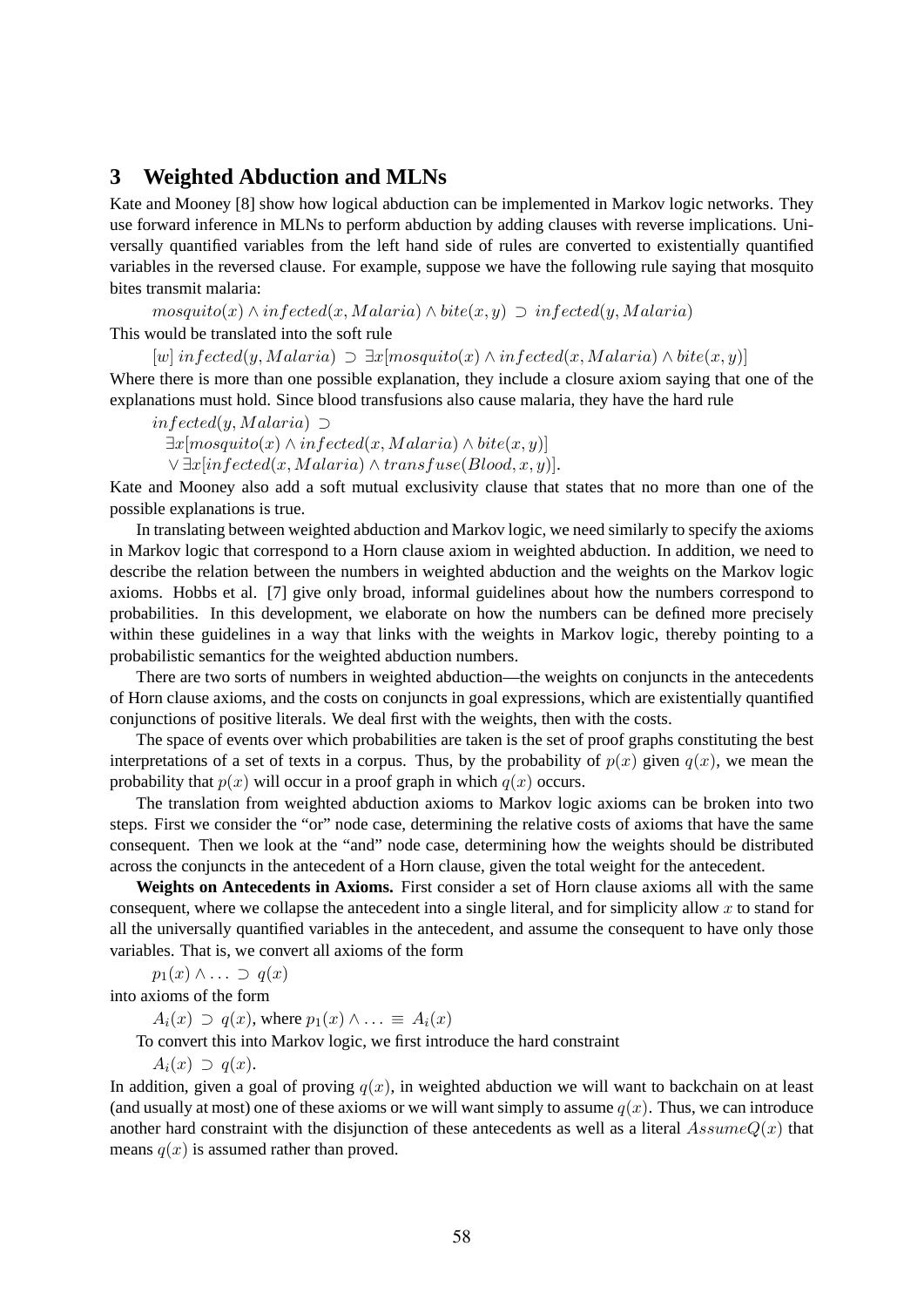$q(x) \supset A_1(x) \vee A_2(x) \vee \ldots \vee A_n(x) \vee AssumeQ(x).$ 

Then we need to introduce soft constraints to indicate that each of these disjuncts is a possible explanation, or proof, of  $q(x)$ , with an associated probability, or weight.

$$
[w_i] q(x) \supset A_i(x), \dots
$$
  

$$
[w_i] z(x) \supset A_3 \text{sgn}(x)
$$

 $[w_0]$   $q(x) \supset$  Assume $Q(x)$ 

The probability that  $AssumeQ(x)$  is true is the conditional probability  $P_0$  that none of the antecedents is true given that  $q(x)$  is true.

$$
P_0 = P(\neg [A_1(x) \lor A_2(x) \lor \dots \lor A_n(x)] \mid q(x))
$$

In weighted abduction, when the antecedent weight is greater than one, we prefer assuming the consequent to assuming the antecedent. When the antecedent weight is less than one we prefer to assume the antecedent. If the probability that an antecedent  $A_i(x)$  is the explanation of  $q(x)$  is greater than  $P_0$ , it should be given a weighted abduction weight  $v_i$  less than 1, making it more likely to be chosen.<sup>3</sup> Correspondingly, if it is less than  $P_0$ , it should be given a weight  $v_i$  greater than 1, making it less likely to be chosen. In general, the weighted abduction weights should be in reverse order of the conditional probabilities  $P_i$  that  $A_i(x)$  is the explanation of  $q(x)$ .

$$
P_i = P(A_i(x) | q(x))
$$

If we assign the weights  $v_i$  in weighted abduction to be

 $v_i = \frac{log P_i}{log P_0}$  $\overline{logP_0}$ 

then this is consistent with informal guidelines in [7] on the meaning of these weights. We use the logs of the probabilities rather than the probabilities themselves to moderate the effect of one axiom being very much more probable than any of the others.

Kate and Mooney [8], in their translation of logical abduction into Markov logic, also include soft constraints stipulating that the different possible explanations  $A_i(x)$  are normally mutually exclusive. We do not do that here, but we get a kind of soft mutual exclusivity constraint by virtue of the axioms below that levy a cost for any literal that is taken to be true. In general, more parimonious explanations will be favored.

Nevertheless, in most cases a single explanation will suffice. When this is true, the probability of  $A_i(x)$  holding when  $q(x)$  holds is  $\frac{e^{i\omega}i}{\overline{z}}$  $\frac{z^{i}z^{j}}{Z}$ . Then a reasonable approximation for the relation between the weighted abduction weights  $v_i$  and the Markov logic weights  $w_i$  is

$$
w_i = -v_i \log P_0
$$

**Weights on Conjuncts in Antecedents.** Next consider how cost is spread across the conjuncts in the antecedent of a Horn clause in weighted abduction. Here we use  $u$ 's to represent the weighted abduction weights on the conjuncts.

$$
p_1(x)^{u_1} \wedge p_2(x)^{u_2} \wedge \dots \equiv A(x)
$$

The u's should somehow represent the semantic contribution of each conjunct to the conclusion. That is, given that the conjunct is true, what is the probability that it is part of an explanation of the consequent? Conjuncts with a higher such probability should be given higher weights  $u$ ; they play a more significant role in explaining  $A(x)$ .

Let  $P_i$  be the conditional probability of the consequent given the *i*th conjunct in the antecedent.

 $P_i = P(A(x)|p_i(x))$ 

and let Z be a normalization factor.

 $Z = \sum_{i=1}^n P_i$ 

<sup>&</sup>lt;sup>3</sup>We use  $v_i$  for these weighted abduction weights and  $w_i$  for Markov logic weights.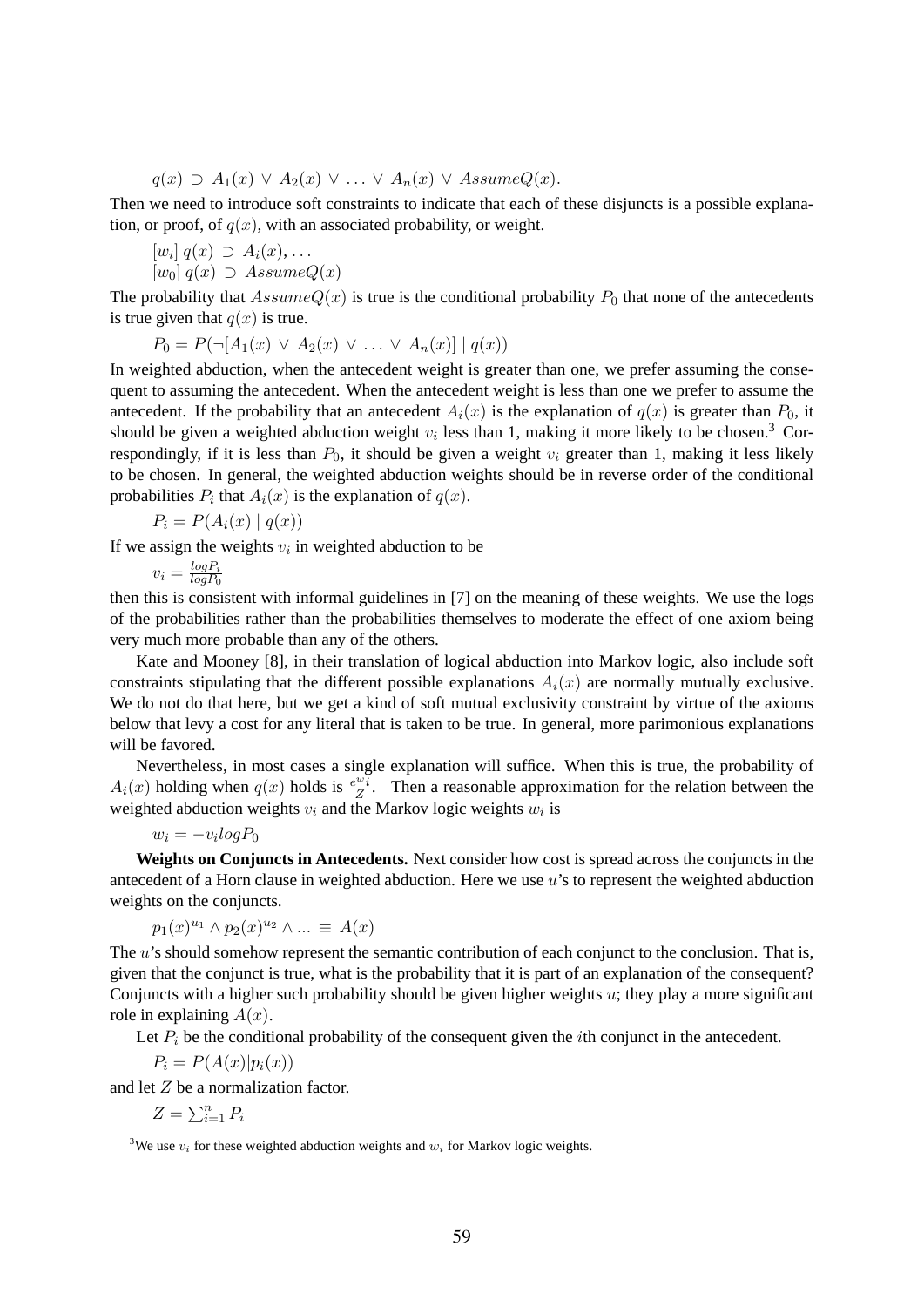Let  $v$  be the weight of the entire antecedent as determined above.

Then it is consistent with the guidelines in [7] to define the weights on the conjuncts as follows:

$$
u_i = \frac{v_i}{Z}
$$

The weights  $u_i$  will sum to v and each will correspond to the semantic contribution of its conjunct to the consequent.

In Markov logic, weights apply only to axioms as a whole, not parts of axioms. Thus, the single axiom above must be decomposed into one axiom for each conjunct and the dependencies must be written as

 $[w_i] p_i(x) \supset A(x), \ldots$ 

The relation between the weighted abduction weights  $u_i$  and the Markov logic weights  $w_i$  can be approximated by

$$
u_i = \frac{ve^{-w_i}}{Z}
$$

**Costs on Goals.** The other numbers in weighted abduction are the costs associated with the conjuncts in the goal expression. In weighted abduction these costs function as utilities. Some parts of the goal expression are more important to interpret correctly than others; we should try harder to prove these parts, rather than simply assuming them. In language it is important to recognize the referential anchor of an utterance in shared knowledge. Thus, those parts of a sentence most likely to provide this anchor have the highest utility. If we simply assume them, we lose their connection with what is already known. Those parts of a sentence most likely to be new information will have a lower cost, because we usually would not be able to prove them in any case.

Consider the two sentences

The smart man is tall.

The tall man is smart.

The logical form for each of them will be

 $(\exists x)[smart(x) \wedge tall(x) \wedge man(x)]$ 

In weighted abduction, an interpretation of the sentence is a proof of the logical form, allowing assumptions. In the first sentence we want to prove  $smart(x)$  to anchor the sentence referentially. Then  $tall(x)$ is new information; it will have to be assumed. We will want to have a high cost on  $smart(x)$  to force the proof procedure to find this referential anchor. The cost on  $tall(x)$  will be low, to allow it to be assumed without expending too much effort in trying to locate that fact in shared knowledge.

In the second sentence, the case is the reverse.

Let's focus on the first sentence and assume we know that educated people are smart and big people are tall, and furthermore that John is educated and Bill is big.

$$
educated(x)^{1.2} \supset smart(x) big(x)^{1.2} \supset tall(x) educated(J), big(B)
$$

In weighted abduction, the best interpretation will be that the smart man is John, because he is educated, and we pay the cost for assuming he is tall. The interpretation we want to avoid is one that says x is Bill; he is tall because he is big, and we pay the cost of assuming he is smart. Weighted abduction with its differential costs on conjuncts in the goal expression favors the first and disfavors the second.

In weighted abduction, only assumptions cost; literals that are proved cost nothing. When the above axioms are translated into Markov logic, it would be natural to capture the differential costs by attaching a negative weight to  $smart(x)$  to model the cost associated with assuming it. However, this weight would apply to any assignment in which  $smart(J)$  is true, regardless of whether it was assumed, derived from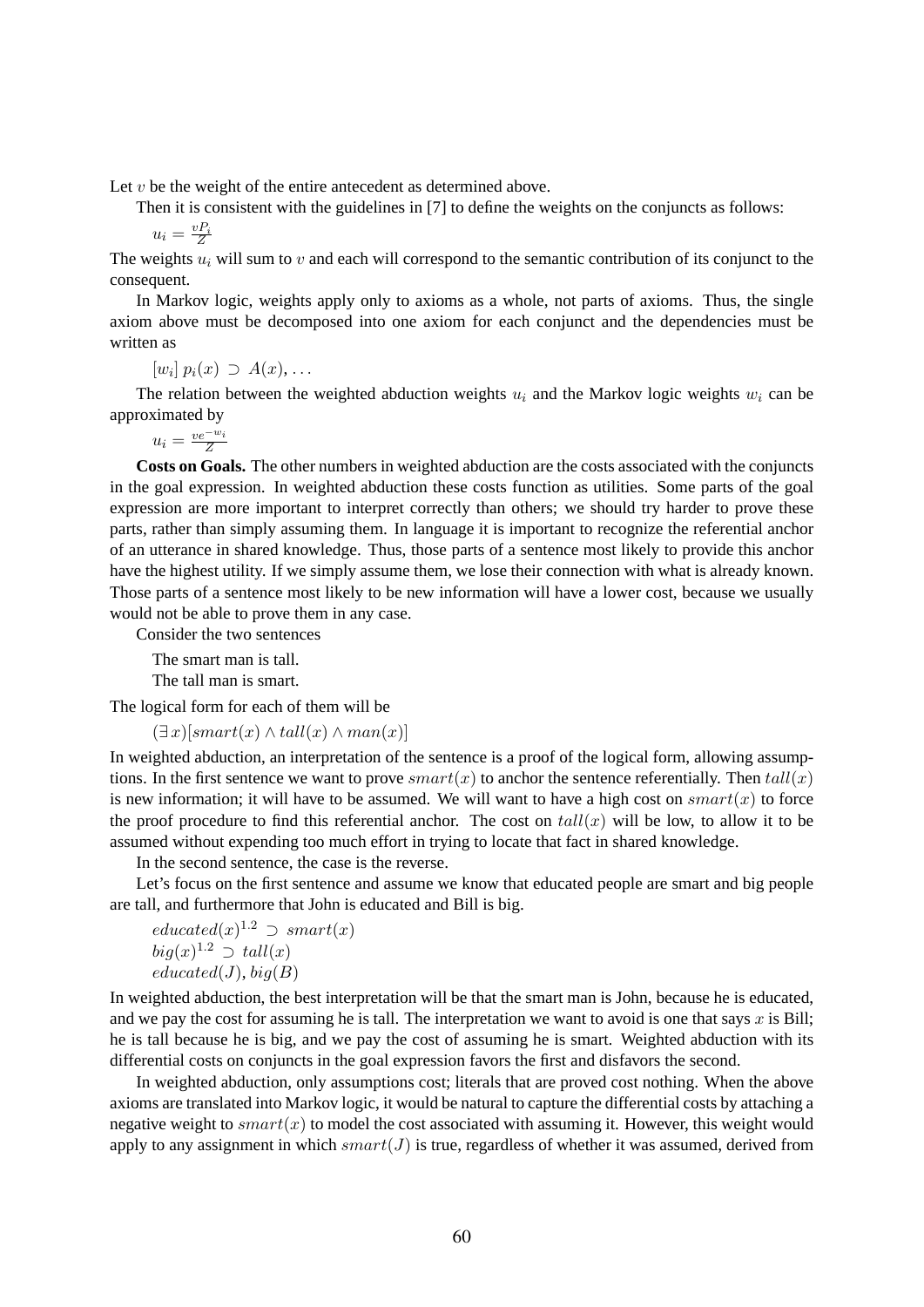an assumed fact, or derived from a known fact. A potential solution might be to attach the negative weight to AssumeSmart(x). But the first axiom above allows us to bypass the negative weight on smart(x). We can hypothesize that x is Bill, pay a low cost on  $AssumeEdward(B)$ , derive smart $(B)$ , and get the wrong assignment. Thus it is not enough to attach a negative weight to high-cost conjuncts in the goal expression. This negative weight would have to be passed back through the whole knowledge base, making the complexity of setting the weights at problem time in the MLN knowledge base equal to the complexity of running the inference problem.

An alternative solution, which avoids this problem when the forward inferences are exact, is to use a set of predicates that express knowing a fact without any assumptions. In the current example, we would add  $Ksmart(x)$  for knowing that an entity is smart. The facts asserted in the data base are now  $Keducated(J)$  and  $Kbig(B)$ . For each hard axiom involving non-K predicates, we have a corresponding axiom that expresses the relation between the  $K$ -predicates, and we have a soft axiom allowing us to cross the border between the K predicates and their non-K counterparts.

 $Keduced(x) \supset Ksmart(x), \ldots$  $[w]$  Ksmart $(x) \supset$  smart $(x)$ , ...

Here the positive weight  $w$  attached is chosen to counteract the negative weight we would attach to  $smart(x)$  to reflect the high cost of assuming it.

This removes the weight associated with assuming  $smart(x)$  regardless of the inference path that leads to knowing  $smart(x)$  (*KSmart(x)*)). Further, this translation takes linear time in the size of the goal expression to compute, since we do not need to know the equivalent weighted abduction cost assigned to the possible antecedents of  $smart(x)$ .

If the initial facts do not include  $KEduced(B)$  and instead  $calculated(B)$  must be assumed, then the negative weight associated with  $smart(B)$  is still present. In this solution, there is no danger that the inference process can by-pass the cost of assuming  $smart(B)$ , since it is attached to the required predicate and can only be removed by inferring  $KSmart(B)$ .

Finally, there is a tendency in Markov logic networks for assignments of high probability for propositions for which there is no evidence one way or the other. To suppress this, we associate a small negative weight with every predicate. In practice, it has turned out that a weight of −1 effectively suppresses this behavior.

#### **4 Experimental Results**

We have tested our approach on a set of fourteen challenge problems from [7] and subsequent papers, designed to exercise the principal features of weighted abduction and show its utility for solving natural language interpretation problems. The knowledge bases used for each of these problems are sparse, consisting of only the axioms required for solving the problems plus a few distractors.

An example of a relatively simple problem is #5 in the table below, resolving "he" in the text

I saw my doctor last week. He told me to get more exercise.

where we are given a knowledge base that says a doctor is a person and a male person is a "he". Solving the problem requires assuming the doctor is male.

 $(\forall x)[dactor(x)^{1.2} \supset person(x)]$  $(\forall x)[male(x)^{.6} \wedge person(x)^{.6} \supset he(x)]$ 

The logical form fragment to prove is  $(\exists x)he(x)$ , where we know  $doctor(D)$ .

A problem of intermediate difficulty (#7) is resolving the three lexical ambiguities in the sentence

The plane taxied to the terminal.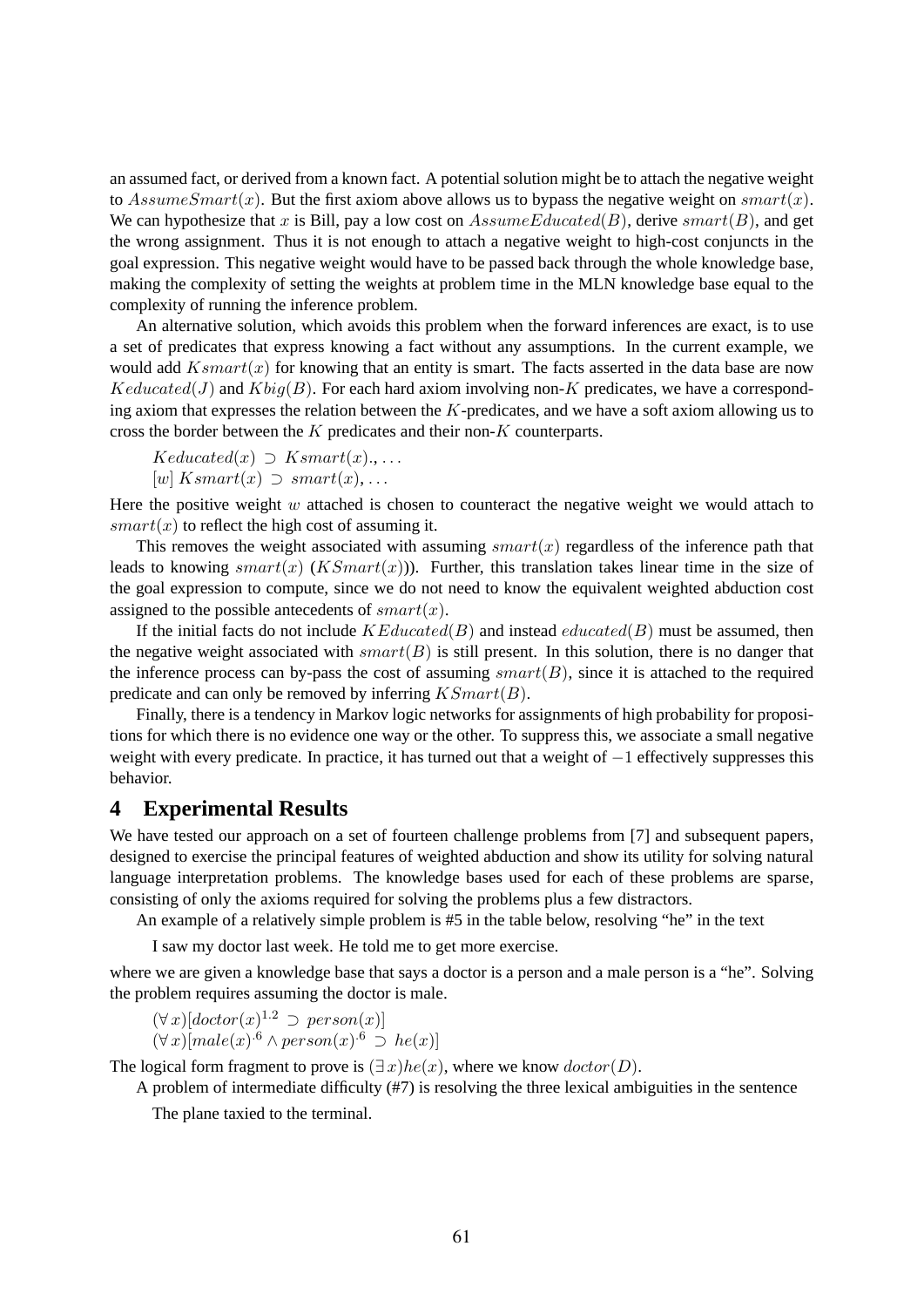where we are given a knowledge base saying that airplanes and wood smoothers are planes, planes moving on the ground and people taking taxis are both described as "taxiing", and computer terminals and airport terminals are both terminals.

An example of a difficult problem is #12, finding the coherence relation, thereby resolving the pronoun "they", between the sentences

The police prohibited the women from demonstrating. They feared violence.

The axioms specify relations between fearing, not wanting, and prohibiting, as well as the defeasible transitivity of causality and the fact that a causal relation between sentences makes the discourse coherent.

The weights in the axioms were mostly distributed evenly across the conjuncts in the antecedents and summed to 1.2.

For each of these problems, we compare the performance of the method described here with a manually constructed gold standard and also with a method based on Kate and Mooney's (KM) approach. In this method, weights were assigned to the reversed clauses based on the negative log of the sum of weights in the original clause. This approach does not capture different weights for different antecedents of the same rule, and so has less fidelity to weighted abduction than our approach. In each case, we used Alchemy's probabilistic inference to determine the most probable explanation (MPE) [12].

In some of the problems the system should make more than one assumption, so there are 22 assumptions in total over all 14 problems in the gold standard. Using our method, 18 of the assumptions were found, while 15 were found using the KM method. Table 1 shows the number of correct assumptions found and the running time for the two approaches for each problem. Our method in particular provides good coverage, with a recall of over 80% of the assumptions made in the gold standard. It has a shorter running time overall, approximately 5.3 seconds versus 8.7 seconds for the reversal method. This is largely due to one problem in the test set, problem #9, where the running time for the KM method is relatively high because the technique finds a less sparse network, leading to larger cliques. There were two problems in the test set that neither approach could solve. One of these contains predicates that have a large number of arguments, leading to large clique sizes.

#### **5 Current and Future Directions**

In other work [11] we are experimenting with using weighted abduction with a knowledge base with tens of thousands of axioms derived from FrameNet for solving problems in recognizing textual entailment (RTE2) from the Pascal dataset [1]. For a direct comparison between standard weighted abduction and the Markov logic approach described here, we are also experimenting with using the latter on the same task with the same knowledge base.

For each text-hypothesis pair, the sentences are parsed and a logical form is produced. The output for the first sentence forms the specific knowledge the system has while the output for the second sentence is used as the target to be explained. If the cost of the best explanation is below a threshold we take the target sentence to be true given the initial information.

It is a major challenge to scale our approach to handle all the problems from the RTE2 development and test sets. We are not yet able to address the most complex of these using inference in Markov logic networks. However, we have devised a number of pre-processing steps to reduce the complexity of the resultant network, which significantly increase the number of problems that are tractable.

The FrameNet knowledge base contains a large number of axioms with general coverage. For any individual entailment problem, most of them are irrelevant and can be removed after a simple graphical analysis. We are able to remove more irrelevant axioms and predicates with an iterative approach that in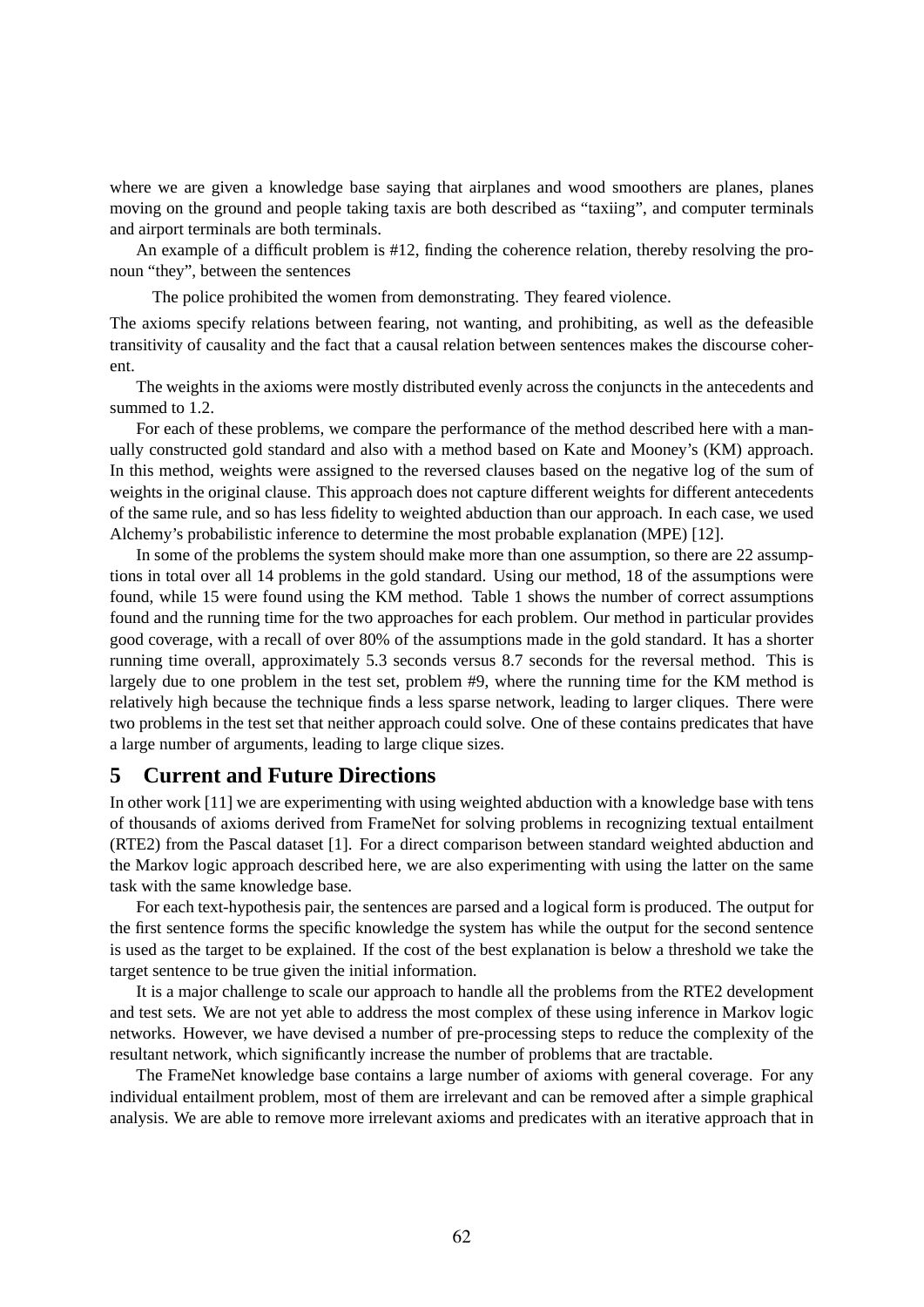|                | Our Method |         | <b>KM</b> Method |         | Gold                    |
|----------------|------------|---------|------------------|---------|-------------------------|
| Problem        | score      | seconds | score            | seconds | standard                |
| 1              | 3          | 300     | 3                | 16      | 3                       |
| $\overline{2}$ | 1          | 250     |                  | 265     |                         |
| 3              | 1          | 234     | 1                | 266     |                         |
| 4              | 2          | 234     | 2                | 203     | $\overline{c}$          |
| 5              | 1          | 218     | 1                | 218     |                         |
| 6              | 1          | 218     | 0                | 265     |                         |
| 7              | 3          | 300     | 3                | 218     | 3                       |
| 8              | 1          | 200     |                  | 250     | 1                       |
| 9              | 2          | 421     | 0                | 5000    | $\overline{\mathbf{c}}$ |
| 10             | 1          | 2500    | 1                | 1500    | $\overline{3}$          |
| 11             | 0          |         | $\theta$         |         |                         |
| 12             | 0          |         | 0                |         |                         |
| 13             | 1          | 250     |                  | 250     |                         |
| 14             | 1          | 219     | 1                | 219     |                         |
| Total          | 18         | 5344    | 15               | 8670    | 22                      |

Table 1: Performance on each problem in our test set, comparing two encodings of weighted abduction into Markov logic networks and a gold standard.

each iteration both drops axioms that are shown to be irrelevant and simplifies remaining axioms in such a way as not to change the probability of entailment.

We also simplify predications by removing unnecessary arguments. The most natural way to convert FrameNet frames to axioms is to treat a frame as a predicate whose arguments are the frame elements for all of its roles. After converting to Markov logic, this results in rules having large numbers of existentially quantified variables in the consequent. This can lead to a combinatorial explosion in the number of possible ground rules. Many of the variables in the frame predicate are for general use and can be pruned in the particular entailment. Our approach essentially creates abstractions of the original predicates that preserve all the information that is relevant to the current problem but greatly reduces the number of ground instances to consider.

Before implementing these pre-processing steps, only two or three problems could be run to completion on a Macbook Pro with 8 gigabytes of RAM. After making them, 28 of the initial 100 problems could be run to completion.

Work on this effort continues.

#### **6 Summary**

Weighted abduction is a logical reasoning framework that has been successfully applied to solve a number of interesting and important problems in computational natural-language semantics ranging from word sense disambiguation to coreference resolution. However, its method for representing and combining assumption costs to determine the most preferred explanation is ad hoc and without a firm theoretical foundation. Markov Logic is a recently developed formalism for combining first-order logic with probabilistic graphical models that has a well-defined formal semantics in terms of specifying a probability distribution over possible worlds. This paper has presented a method for mapping weighted abduction